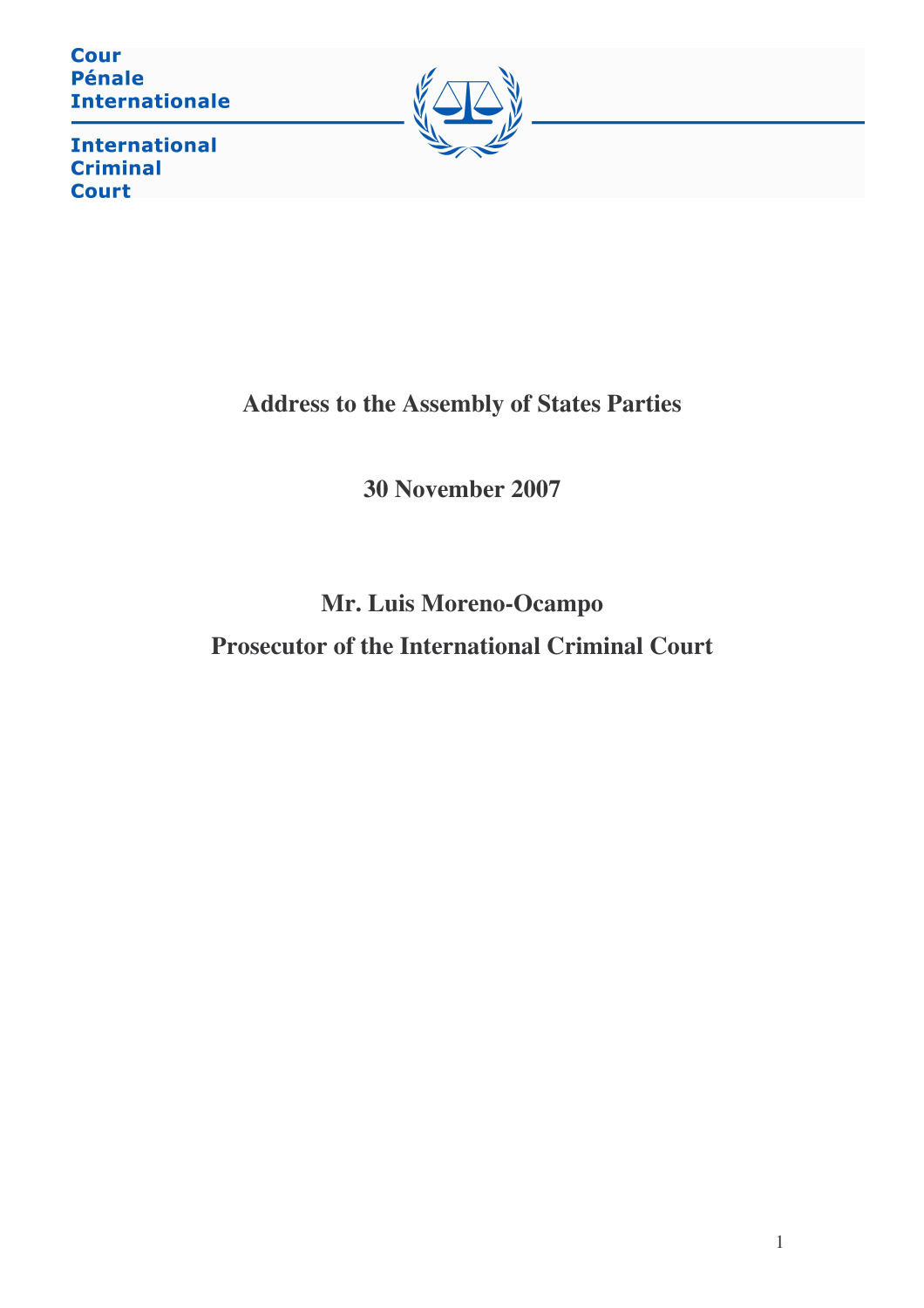Mister President, Excellencies, Ladies and Gentlemen,

I have the honor to report to the Assembly of States Parties on the work of my Office. In January, the charges against Thomas Lubanga Dyilo, our first detainee, were confirmed. In February, in the Darfur situation, we presented our first case to the Judges. In May we opened an investigation into a fourth situation, the Central African Republic. In June we requested an arrest warrant against Germain Katanga, in our second DRC case. Throughout the year we continued to work to achieve the arrest of LRA leaders sought by the Court since 2005

Next year, my Office will open investigations into new cases in the DRC and Darfur. We expect to present our evidence to the Judges concerning our first investigation in CAR. We will proceed with the conduct of analysis activities of crimes on three different continents, including following up on my recent visit to Colombia.

Such monitoring and investigative activities are made possible by our interaction with States and organizations worldwide. The complementarity and cooperation provisions of the Statute have allowed us to start building a truly global system of international justice, a system truly universal in scope.

1 -Let me start by giving you a detailed update of the situations and cases

## Democratic Republic of the Congo

As the President indicated, we are preparing to go to trial on the 31st of March 2008. My Office will demonstrate that Thomas Lubanga Dyilo, a leader of a militia in Ituri, is criminally responsible for a policy of enlisting and conscripting children under the age of 15 and using them actively in hostilities.

We presented our evidence to the Judges on a second case against Germain Katanga, leader of another armed group, the "Force de résistance patriotique en Ituri" and a sealed arrest warrant was issued. On 17 October 2007, the Congolese authorities surrendered him to the Court. Our evidence shows that Germain Katanga, using child soldiers, led a brutal attack against the village of Bogoro, killing hundreds of civilians, forcing women into sexual slavery. His arrest demonstrated DRC commitment to the Court. I am also grateful for the support of the UN Secretary General and his team, both in New York and Kinshasa, and of the EU Special Representative for the Great Lakes.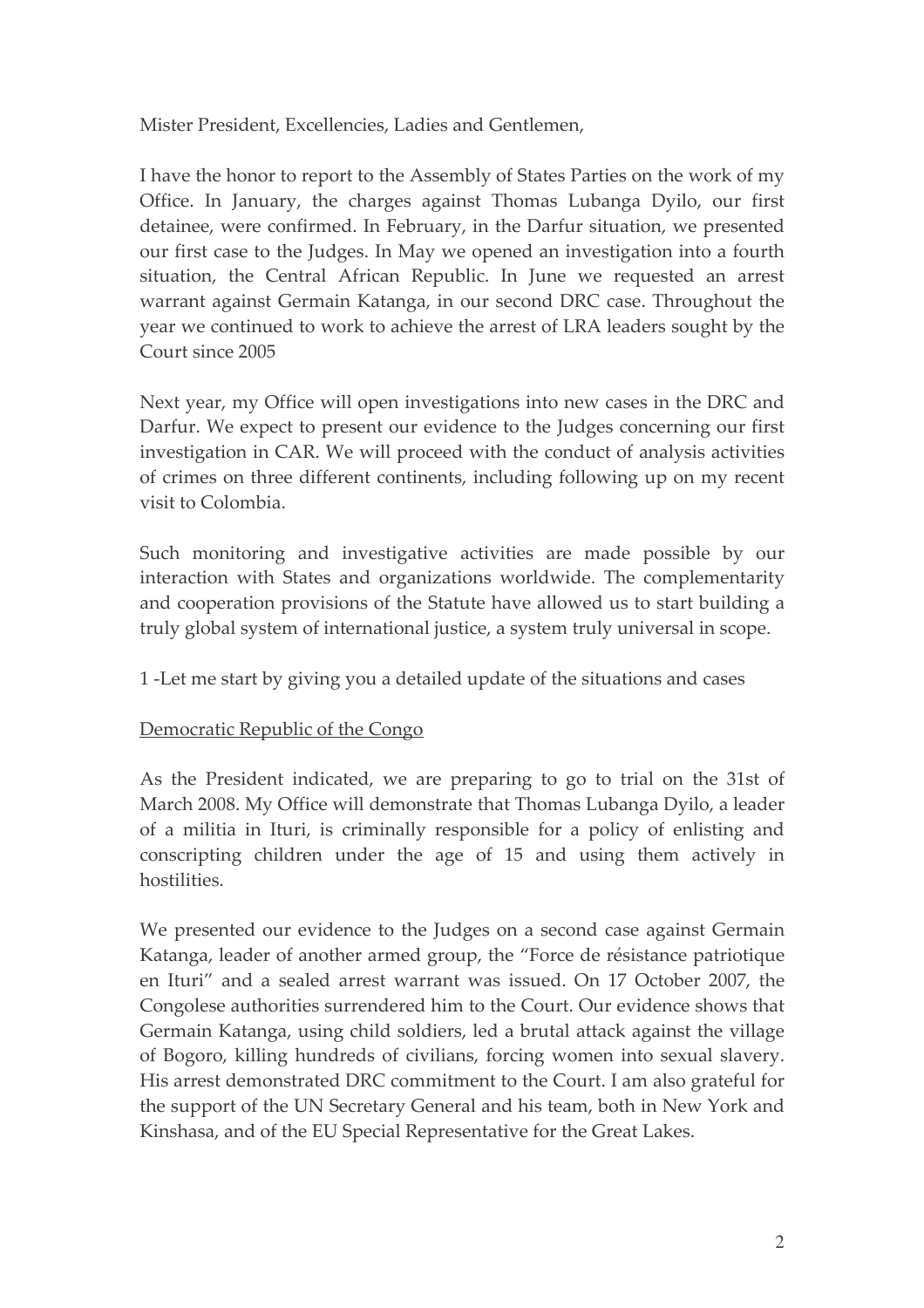In the DRC, we will open an investigation into a third case in 2008. We are in the process of selecting the case in accordance with our judicial standards. Options that are being considered include crimes in the Kivus - acts of sexual violence of shocking brutality, forced displacements, and killings – allegedly committed by regular soldiers, by the FDLR and by Laurent Nkunda's forces. Other options include the case of high officials having financed and organized Militia in DRC.

It will not be the last investigation in the DRC

## The Situation in the Central African Republic (CAR)

The Office announced the opening of an investigation in the CAR on 22 May 2007. The investigation focusses on the most serious crimes which were mainly committed during a peak of violence in 2002-2003 and with a particularly high number of allegations of rapes and other acts of sexual violence.

We have already started our investigative activities and I will be personnally visiting CAR in January.

We are also monitoring acts of violence committed more recently in the northern part of the country.

Let me finally mention that there are preparations for a conciliation process, the National Dialogue, in CAR. It is an opportunity to ensure that such a process is, since the beginning, made fully compatible with the Rome Statute.

## Northern Uganda

As you know, warrants of arrest for Joseph Kony and senior leaders of the LRA were issued on 8 July 2005. They abducted young children and transformed them into killers and sexual slaves; they slaughtered entire communities and forced the displacement of 1.3 million persons.

As a Prosecutor, I believe that the enforcement of the arrest warrants is a priority. As I have stated in the ASP last year victims have the right to both peace and justice. Those arrest warrants must be executed. There is no excuse.

A lot can be done by all of you to support efforts to arrest. States parties can start with cutting off any support the indictees might receive.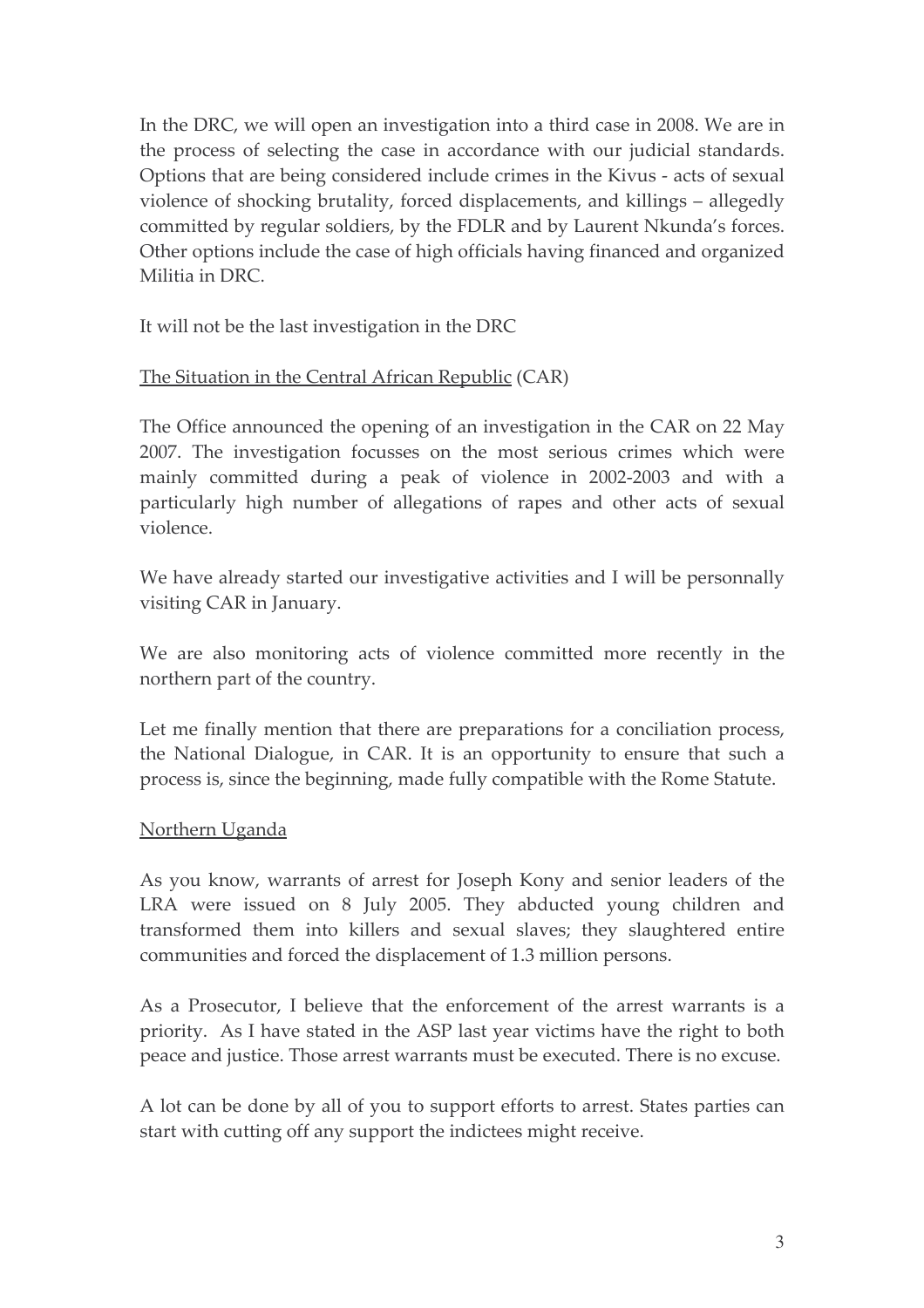Joseph Kony and the other indicted commanders must not be allowed to gain strength and financials means. There are indications that the assistance the LRA is receiving for strictly humanitarian purpose could be diverted to buy supplies or weapons. We ask States Parties and international actors to monitor with utmost vigilance such possible diversion of aid and funds to the benefit of the sought individuals.

The crimes of Joseph Kony and the other indicted commanders must not be forgotten. UNICEF, the UN Special Representative of the Secretary General on children in armed conflicts and individual States have asked that the LRA release the abductees immediately. No child has been released, no sexual slave has been freed in the last year.

As the LRA is engulfed in internal strifes, as we are continuing to gather convergent information on the reported brutal execution of Otti, as defections are on the raise, we urge you to take action to arrest the indicted individuals. Information is being sought by the Court from Uganda and the DRC on steps taken to implement the warrants. Securing arrests, starting by isolating Joseph Kony, will bring justice and peace to the victims. They deserve both. We had been encouraged by the announcement of MONUC reinforcement in the south of Garamba Park. We urge States to support such steps.

I also inform the Assembly that my Office is seeking information from the Uganda Government on alleged crimes by UPDF

## Darfur

On 27 April 2007, the ICC Judges issued arrest warrants against Ahmad Harun, former Minister of State for the Interior and Ali Kushayb, a Janjaweed/militia leader incorporated to the Popular Defence Forces. The Prosecution demonstrated that Ahmad Harun coordinated a criminal system; he recruited, funded and armed Militia/Janjaweed to supplement the Sudanese Armed Forces, and incited them to commit massive crimes against the civilian population in Darfur. He did it based on the rationale that those civilians could be rebel supporters. Ali Kushayb was personally leading such attacks.

On 7 June, I briefed the Security Council of the United Nations on the situation in Darfur. I described how Ahmad Harun, responsible for the forced displacement of millions into camps, was now controlling his victims, in his new position as Minister for Humanitarian affairs. I emphasized that the territorial State, the Sudan, had the legal obligation and the ability to arrest Ahmad Harun and Ali Kushayb and surrender them to the Court.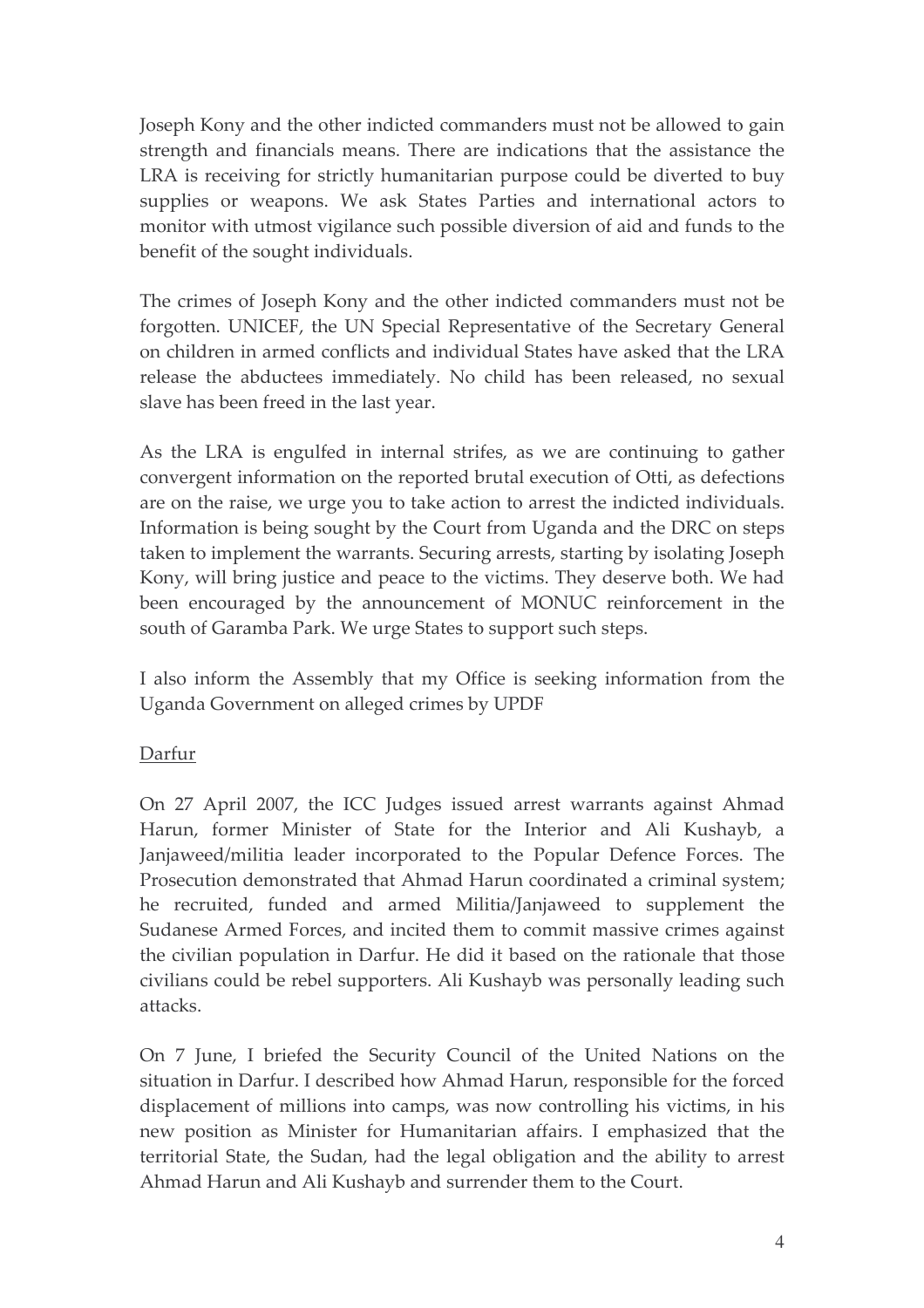I urged key partners—the African Union, the League of Arab States, the United Nations and the European Union-to call on the Sudan to arrest and surrender the sought individuals. However, the Sudanese failure to comply with their legal obligation to arrest was not included in the agenda of relevant international meetings

To raise awareness of the need for execution of the arrest warrant, I have met with senior officials, including Mr Ban Ki Moon prior to his visit to Khartoum. I explained to all my interlocutors the need to implement Security Council Resolution 1593, to express clear resolve on the enforcement of the arrest warrants, to ask the Sudan to comply with its obligations and to seek justice in Darfur. I informed them on the different ways in which the criminal strategy coordinated by Harun was affecting the delivery of humanitarian assistance and could threaten directly the peacekeepers and international personnel.

The arrest warrants and the obligation to enforce them will not go away. On 5th December 2007 I will inform the UN Security Council, that the Sudan is not cooperating with the Court. The Sudan is not complying with Security Council Resolution 1593.

I will also report on ongoing crimes, in particular against the 2.5 million people displaced. Present acts of violence are not chaotic occurrence. They represent a pattern. In Darfur in 2003-2004, we witnessed the first phase of the criminal plan coordinated by Ahmad Harun. Millions of people were forced out of their villages and into camps. In the second phase – happening right now in front of our eyes -Ahmad Harun is controlling the victims inside the camps, controlling their access to food, humanitarian aid, and security; attacks against the civilians and the displaced in particular take upon multiple forms; women are raped; emerging local leaders are targeted; displaced are sourrounded by hostile forces. It could be the second phase of the same strategy to target civilians based on the rationale that they could be rebel supporters. Ahmad Harun is a key actor. But he is not alone.

We are also monitoring with concern allegations of threats and attacks by the rebels against peacekeepers and humanitarian personnel.

My Office will start investigations into a second and a third case in Darfur in 2008. We will seek to identify which individuals bear the greatest responsibility for the ongoing crimes committed against the persons displaced; we will also seek to identify which individuals bear the greatest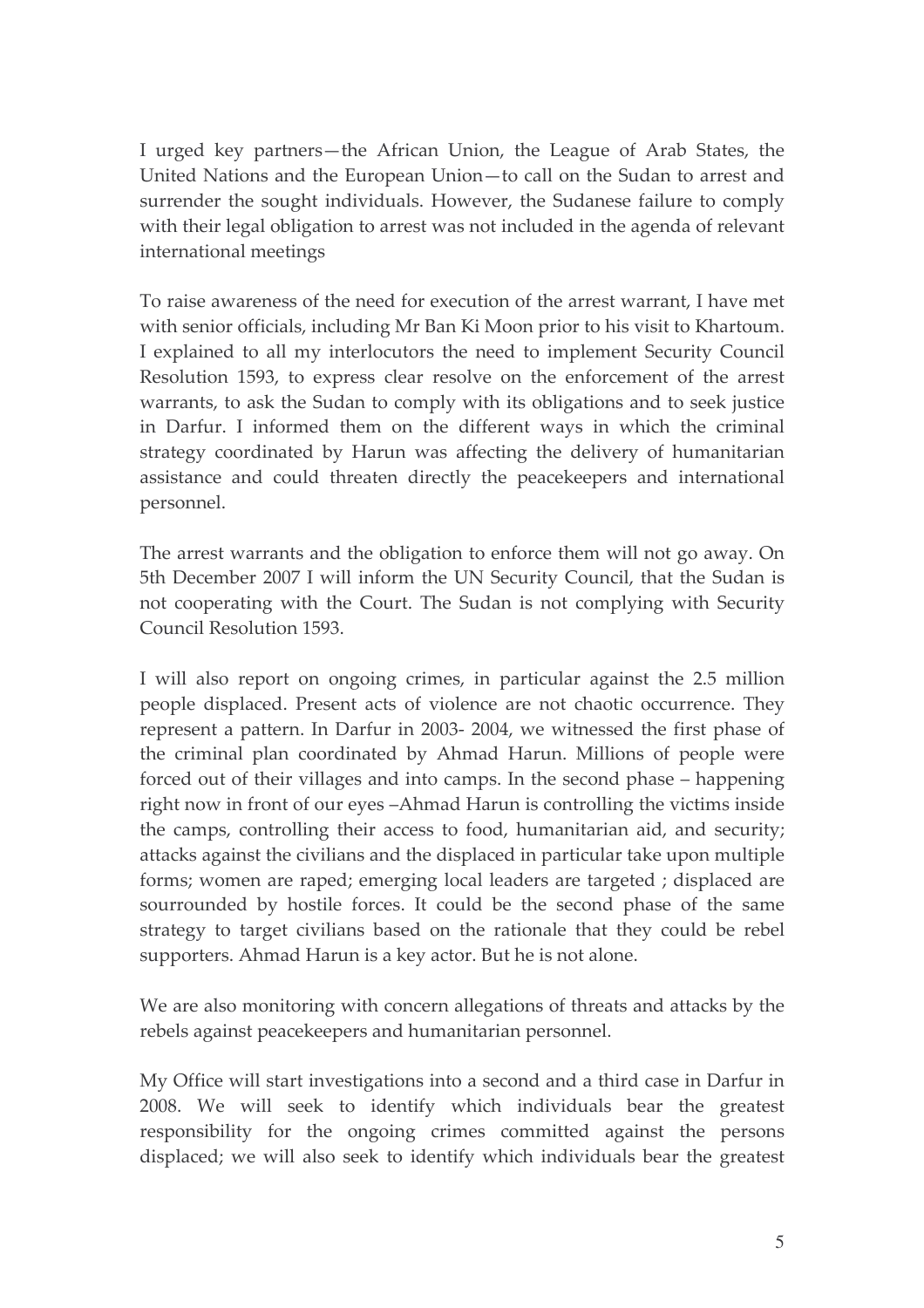responsibility for attacks against peacekeepers - such as happened in Haskanita – and humanitarian personnel.

Mister President,

2 - Let me now turn to our analysis activities.

Among the characteristics that make our Court so distinctive, the proprio motu power of the Prosecutor to select situations to investigate, subject to judicial review as established by art. 15 of the Statute is a defining provision. Based on Article 15, my Office proactively collects information about alleged crimes falling under the Court jurisdiction.

Currently we are analyzing situations on three continents. Let me mention two.

In Colombia, upon the invitation of the Government, I led a mission from 17 to 24 October. We met with victims, with the General Prosecutor, with the Supreme Court and Judges in charge of cases against the paramilitary. We met the President, Vice-President, Ministers of Interior and Justice, Foreign Affairs and Defence. We received extensive information on crimes uncovered in particular by confessions. We perceived the impact of the Statute and the Court. We explained that the Court would look into whether there were genuine investigations and prosecutions against the most serious perpetrators of crimes within the jurisdiction of the Court.

The situation in Côte D'Ivoire remains under analysis. A planned mission to Cote d'Ivoire for the purposes of preliminary examination has not yet been made possible. We count on the strong support of the new UN representative in Cote d'Ivoire and of all relevant States to convey to the national authorities the importance of a positive response to our request.

Mister President,

3. In Rome you created more than a Court.You created a global criminal justice system. A system where States and the Court interact together based on two principles: complementarity and cooperation.

Since I took office I emphasized that complementarity is more than respect for genuine national proceedings. It also includes helping territorial states to fulfil their responsibility to investigate and prosecute crimes under the Statute. For instance the Office could provide national judiciary with information collected in the course of our investigations. The legal tools electronic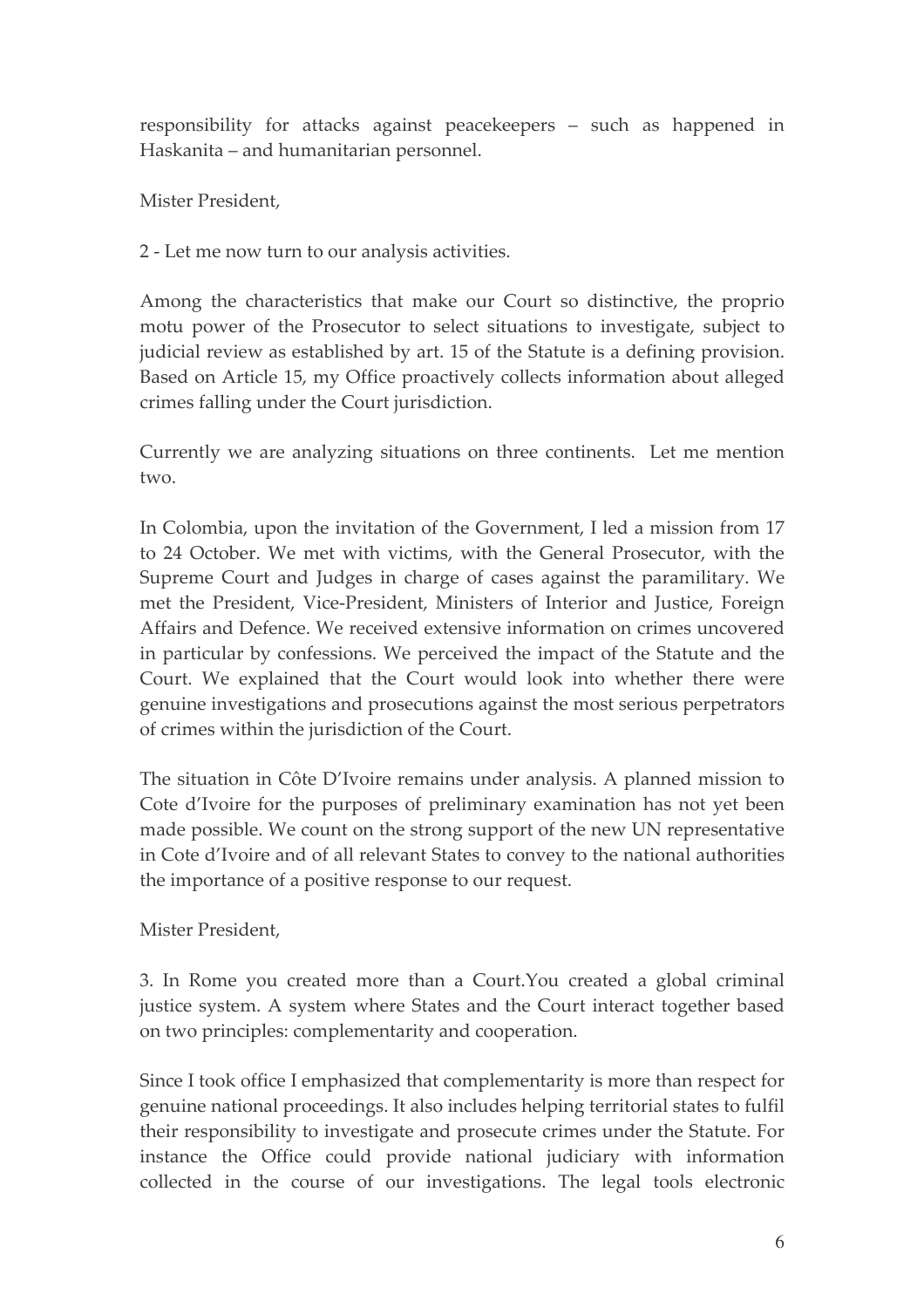platform is part of this concept of sharing information. I thank those States which ahve supported the project.

States and NGOs have expressed an interest on what we call a positive approach to complentarity. My Office will shortly disseminate a concept paper, based on our first years of experience. Already, we have worked on a two track approach:

- first, developing exchanges of information with national judiciary;  $\omega_{\rm{max}}$ security of the witnesses is a limit. We should not provide information about the identity of our witnesses to national authorities if they cannot protect them.
- second, brokering international support for the judiciary and law enforcement agencies of our situation countries; to this effect we have approached the UN, including the Rule of law Unit within DPKO and the Peace Building commission, the World Bank, the EU and others to ensure that the Court's interventions galvanize others into supporting capacity building; we have good feedback especially on the establishment of witness protection systems in our situation countries.

In the same way, there is an immense potential for cooperation in the system established by the Statute. The work initiated last year by the Assembly on cooperation, and facilitated by Denmark and the Netherlands has allowed us all to better structure our interaction. Together, we can drive the cooperation further. We need your support but I also acknowledge that my Office in particular has a responsibility in developing the potential of the system, including in the critical area of arrest. My Office has a responsibility to adopt a proactive approach to arrests in order to assist you. We are trying to do so. I have travelled to a number of countries, including non States parties, in an effort to develop such an approach. With Spain, Australia, Jordania, Denmark, Ghana, Tanzania and the UK among others, we discussed best practices to support arrest efforts. I am grateful for their contribution.

I am aware that it is not easy to arrest individuals sought by the Court; they are often enjoying the protection of armies or militias; some of them are members of Governments. This cannot lead us to change the content of the law. Those difficulties should be adressed. One lesson learned from the other Tribunals is that there is not a single approach to all scenarios. While cooperation in arrests is requested primarily from territorial States, the support of other States and organizations is essential. There are different dimensions to further explore in order to facilitate apprehension of indictees.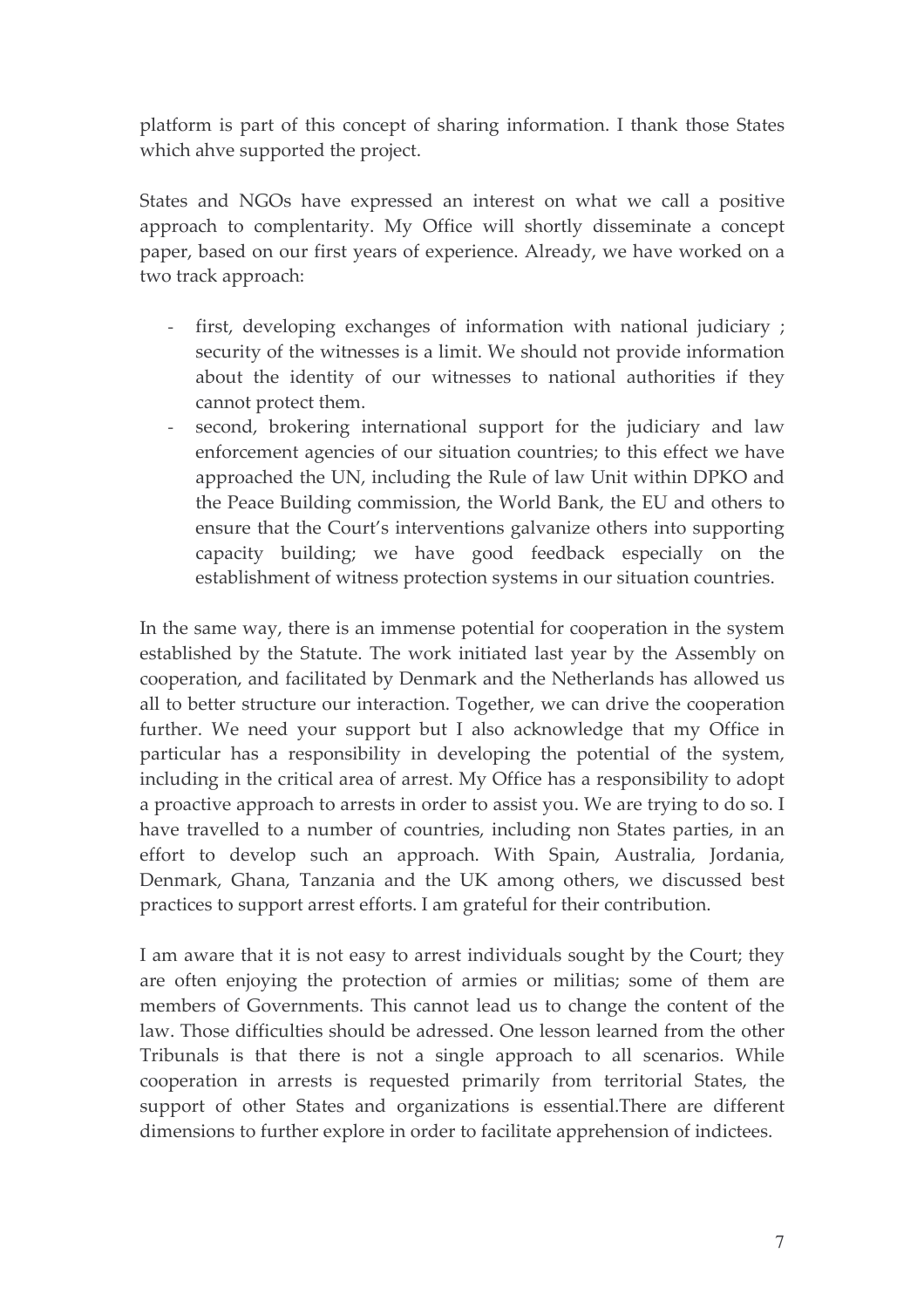First, consistent support to the enforcement of the Court decisions. Once the judges have issued an arrest warrant there is no space for States parties to help the indictees abscond from the Court in any way. In any bilateral or multilateral activity, in any assistance program, we ask States Parties to mention systematically the need to implement ICC decisions. Diplomatic pressure, as you know, was a strong tool of persuasion in the former Yugoslavia. I can tell you, based on my experience as Prosecutor of this Court, that your support, or lack of support, makes a huge difference.

Second, marginalization of the individuals sought by the Court. No supplies, no financial aid should reach individuals subject of an arrest warrant. They have to be isolated within their own communities. As an example, in the case of Northern Uganda, the efforts of some States parties to monitor assistance from Diaspora communities to the LRA has been very helpful

Third, tracing of whereabouts of the individuals sought by the Court. Within the Office, our goal is to identify at all times the specific whereabouts of the indictees. We are further building our tracking capabilities and I am grateful to those States which have helped us with such activities this year.

Finally, facilitating arrests operations. You can support those States on whose territory suspects are located through for example logistics or specialised training. Where feasible, provisions can be included in the mandate of peacekeeping missions. The MONUC role in support of DRC authorities is an example.

Mister President.

4 – Before concluding, let me brief you on institutional development

As reported to you previously, I attach particular attention to the consolidation of policies, processes and practices within my Office and in relation to other stakeholders. We can thus capitalize on lessons learned from our first years of operation.

Policy papers supporting our Prosecutorial strategy have been or are about to be disseminated

On interests of justice, we issued recently a policy paper which emphasizes that the exercise of discretion under article 53  $(1)(c)$  and 53  $(2)(c)$  is exceptional, that there is on the part of my Office a presumption in favour of prosecution, guided by the purpose of the Statute; and that interests of justice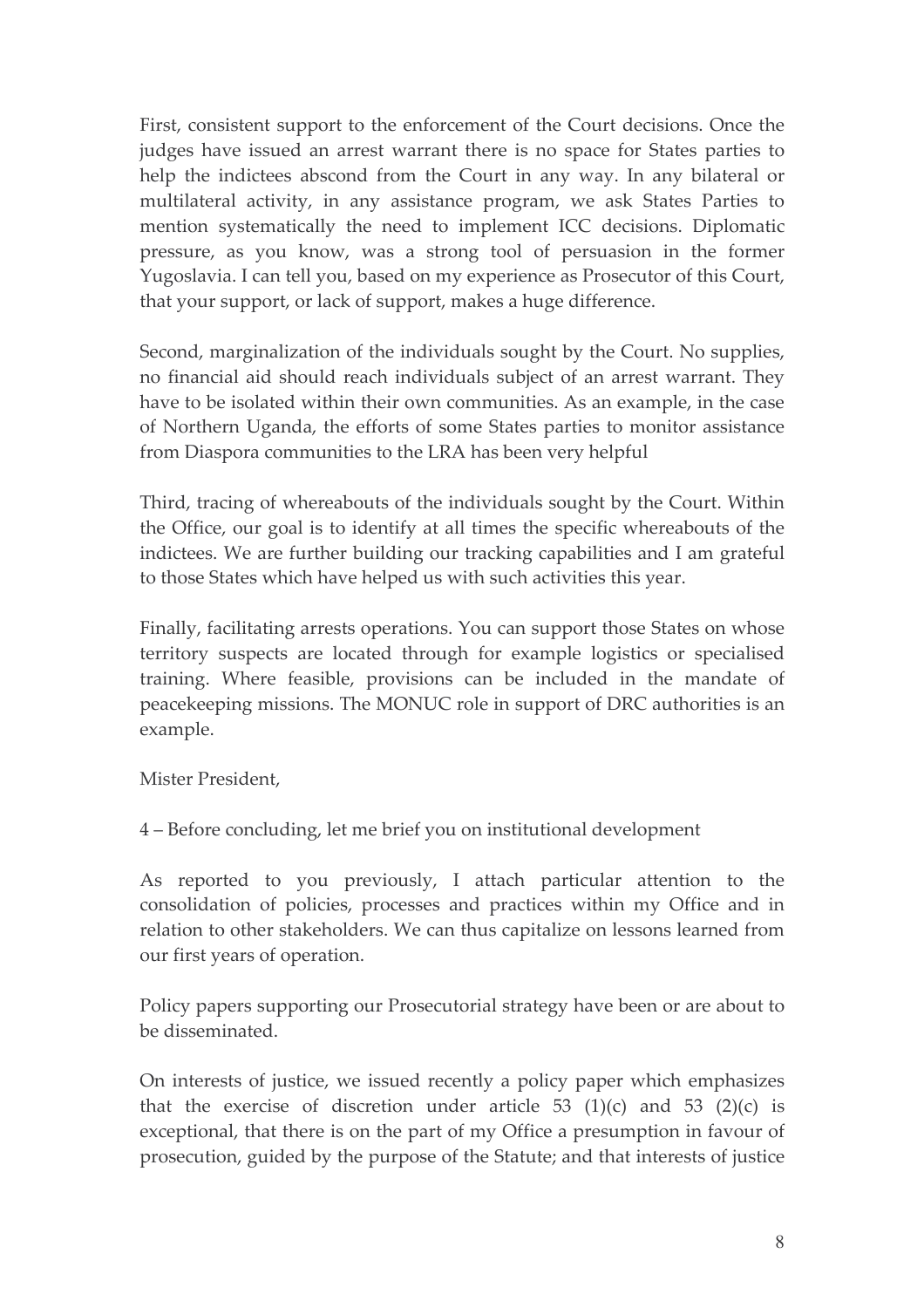are different from interests of peace, the latter falling within the mandate of institutions other than the OTP.

On the selection of situations and cases, we had disseminated a first version of a policy paper in 2006. Based on comments received, we will issue shortly a finalized version adressing factors considered relevant to an overall assessment of gravity such as the scale of the crimes; their nature; the manner of commission; and the impact of the crimes.

I have also asked my Office, in consultation with NGOs, to contribute proactively to the Court wide strategy for victims. One of the objectives of the Prosecutorial strategy is to continuously improve the way in which the Office interacts with victims truly reflecting the ambitious and novel scheme established in Rome. The interests of victims, whether their protection, their participation, outreach to them and reparations in their favour is a structuring feature of our activity.

Concerning my administration duties, as I announced last year in this Assembly, my Office has drafted its regulations. In accordance with the Statute and the Rules, they will govern the functionning of the Office. We have finalized consultations with the Registry on the document. The text was transmitted to the Judges. All States parties, and also NGOs, have received the draft. I am grateful to those who have commented, allowing us to further refine the text. As I promised, these regulations will be issued before the end of the year.

In parallel, we are refining our internal protocols and standard operating procedures, thus ensuring a consistent approach by all our investigative teams. With the Registry, we are finalizing our service level agreements to further improve Court efficiency especially in the critical area of witness protection. Let me mention in this context that the achievements of the Office would not be possible without the indispensable services provided by the Registry.

On the budget I would like to emphasise the efforts of my Office to remain cost effective. We are achieving results with a lean and flexible structure. But I count on your constant support in the future to ensure that at all times the OTP is provided with adequate flexibility and resources to open new situations in accordance with our mandate.

Mister President, Excellencies, Ladies and Gentlemen,

5 - Let me conclude